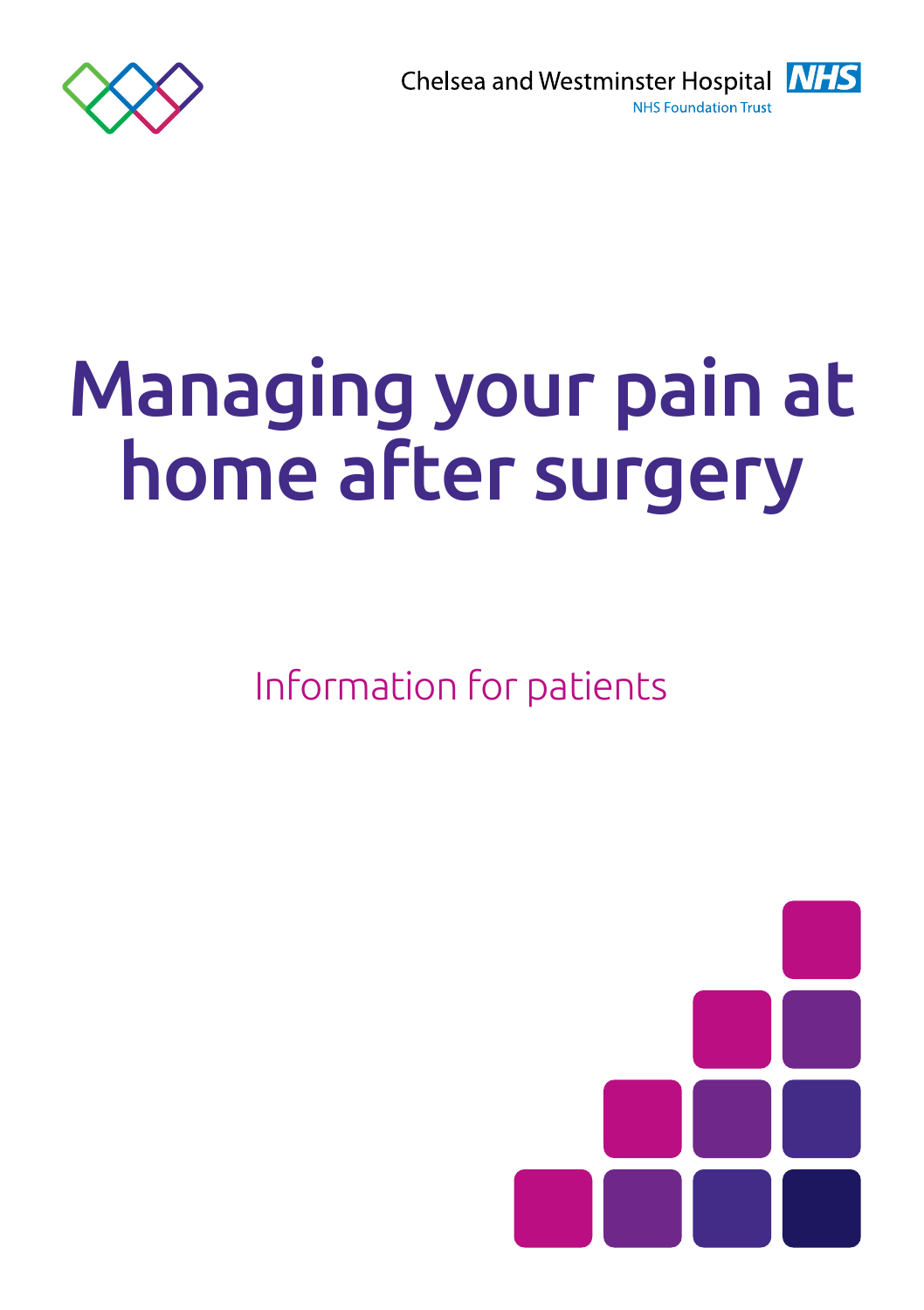# Managing your pain at home after surgery

This leaflet has been written in order to give you some advice regarding your pain management when you return home.

We hope this will be beneficial, however it is not intended to replace the existing information that may have already been given to you by your doctor, nurse or pharmacist prior to discharge.

### Who can I contact for more information?

If you have any queries please contact:

Pain Management Team Chelsea and Westminster Hospital 369 Fulham Road London SW10 9NH

T: 020 3315 8000

| ۷<br>١<br>n<br>۰.<br>۹<br>I |
|-----------------------------|
|-----------------------------|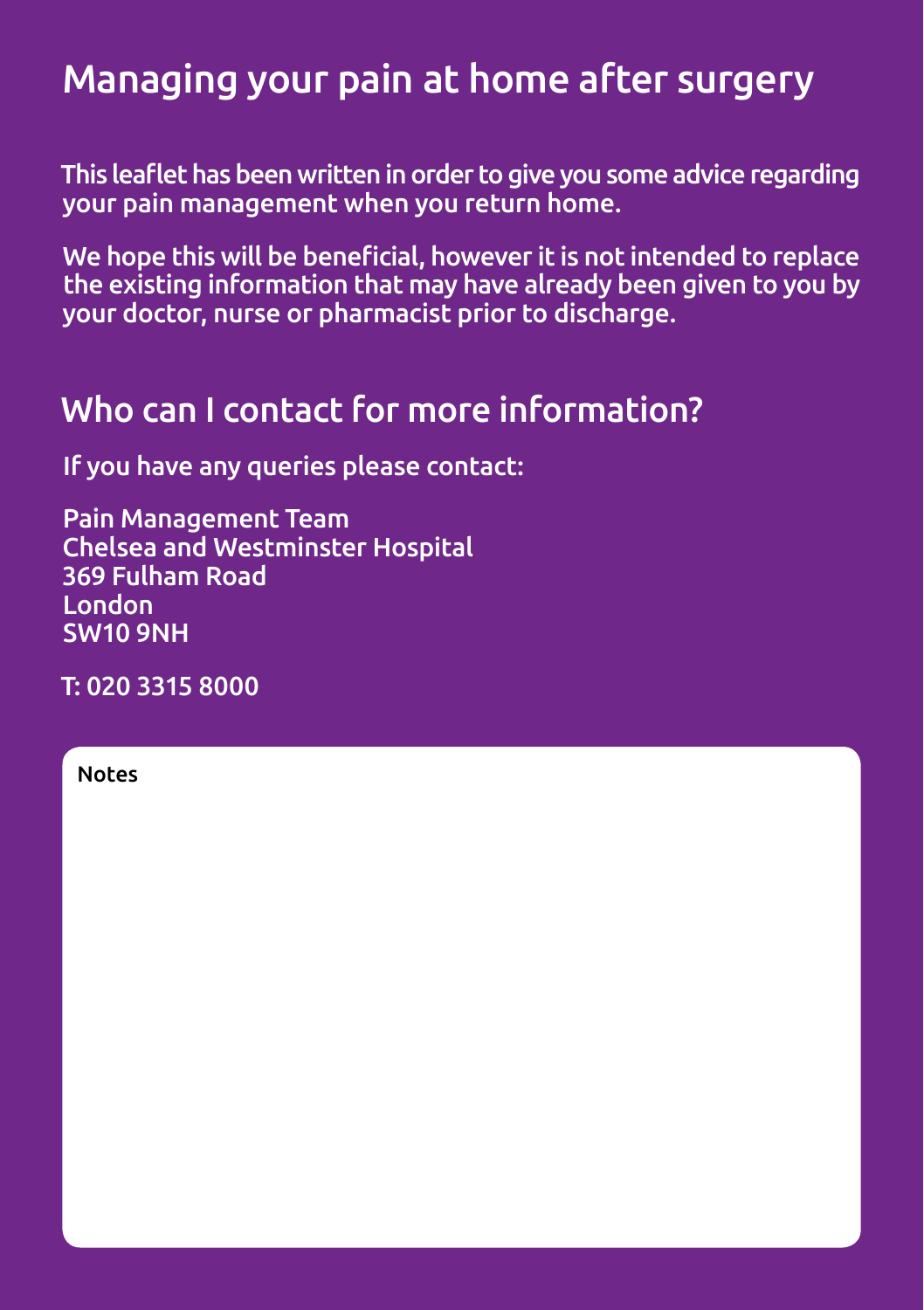#### Why do I need to carry on taking pain medication once I am discharged?

You may feel ready to leave the hospital, however it may take some time to fully recover.

Pain medications will ensure you can return to your normal daily activities without experiencing too much discomfort.

It may take up to a few weeks to return back to your normal daily life.

#### When will somebody give me my pain medications to take home?

On the day of discharge, either the ward nurse or pharmacist will explain each of your medications to you.

They will discuss which medication you will be given to take home, how often you should take your medication, and how long to take it for.

If you need to ask any more questions or feel unsure about anything, then please ask.

#### How much supply will I receive of each pain medication?

This will vary, however you will generally be given a 1–2 week supply of each pain medication on discharge which is usually sufficient.

You may need to see your GP and get a new prescription if you are still in pain after this period.

Visiting your GP will give you the opportunity to speak to them regarding pain management and ask for any further advice or express any concerns that you may have.

#### When should I take my pain medication?

You should take your pain medications at regular intervals whilst you feel in pain, rather than waiting until the pain is really bad.

This prevents the build-up of pain and means you are in charge rather than the pain being in charge of you.

It will state clearly on your prescription how often you can take a particular pain medication.

Here is how to space your tablets according to how often they can be taken:

- Once daily: first thing in the morning or at bedtime, depending on the drug—ask if you are not sure
- Twice daily: first thing in the morning (8am) and before bed (8pm)
- Three times: first thing in the morning (8am), after lunch (2pm) and before bed (10pm)
- Four times: first thing in the morning (8am), at lunch (12pm), at tea time (6pm) and before bed (10pm)

Regular pain medication will provide you with the most effective pain management possible.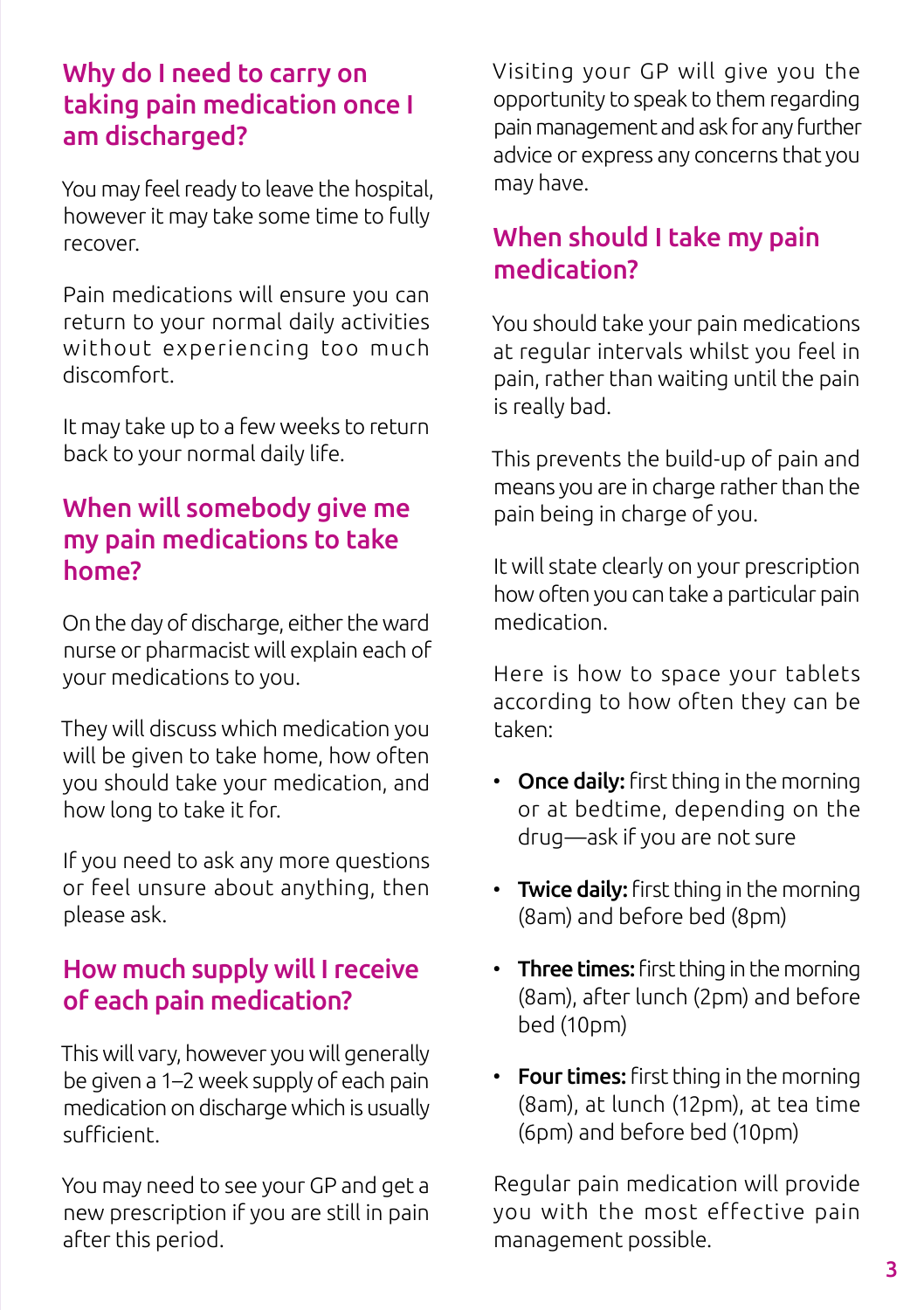#### How long will I need to take my pain medication for?

This can vary between individuals and the type of surgery, however it would be advisable to take regular pain medication for at least seven days after your discharge date from hospital.

It may even take up to two weeks before you can start to reduce pain medication.

#### What can I do if my pain becomes unbearable?

If you are taking all of your discharge pain medications regularly and you are still experiencing uncontrollable pain we advise you make a GP appointment where they can discuss your pain management regime with you.

The GP may suggest an alternative or additional pain medication.

#### I have heard pain medications have lots of side effects?

Constipation is the most common side effect of pain medication.

It causes slow bowel movements, therefore you may need to take medications called laxatives in order to prevent this.

Laxatives soften the stool and will help you to have regular bowel function.

We will often prescribe laxatives for you when you leave hospital and explain how often and when you need to take them.

If you have any questions or concerns then please ask to speak to a member of staff.

Eating foods rich in fibre (fruit and vegetables, wholemeal cereals and bread, beans and pulses) and drinking lots of fluid will help with regular bowel function.

Unless you have been advised otherwise, try to drink at least 1,500ml each day. Mobilisation is also the key to regular bowel function.

If you feel at all constipated and you have tried to relieve this by taking laxatives, drinking lots of fluid, mobilisation and eating a high fibre diet then please contact your GP who will be able to help you.

If you are feeling sick (nauseous) or vomiting then please also contact your GP for advice.

Anti-sickness medication and/or a change of laxative may help relieve this problem.

Other potential side effects include drowsiness.

#### How do I reduce my pain medications?

It is crucial that you do not suddenly stop your pain medication, even if you feel well and are experiencing little or no pain.

You should reduce your dose gradually to prevent your pain from returning.

You should consider reducing your pain medication when you feel you are back to a relatively normal level of activity, are comfortable (both at rest and on movement/exercise) and are no longer requiring additional pain medication in between your regular doses.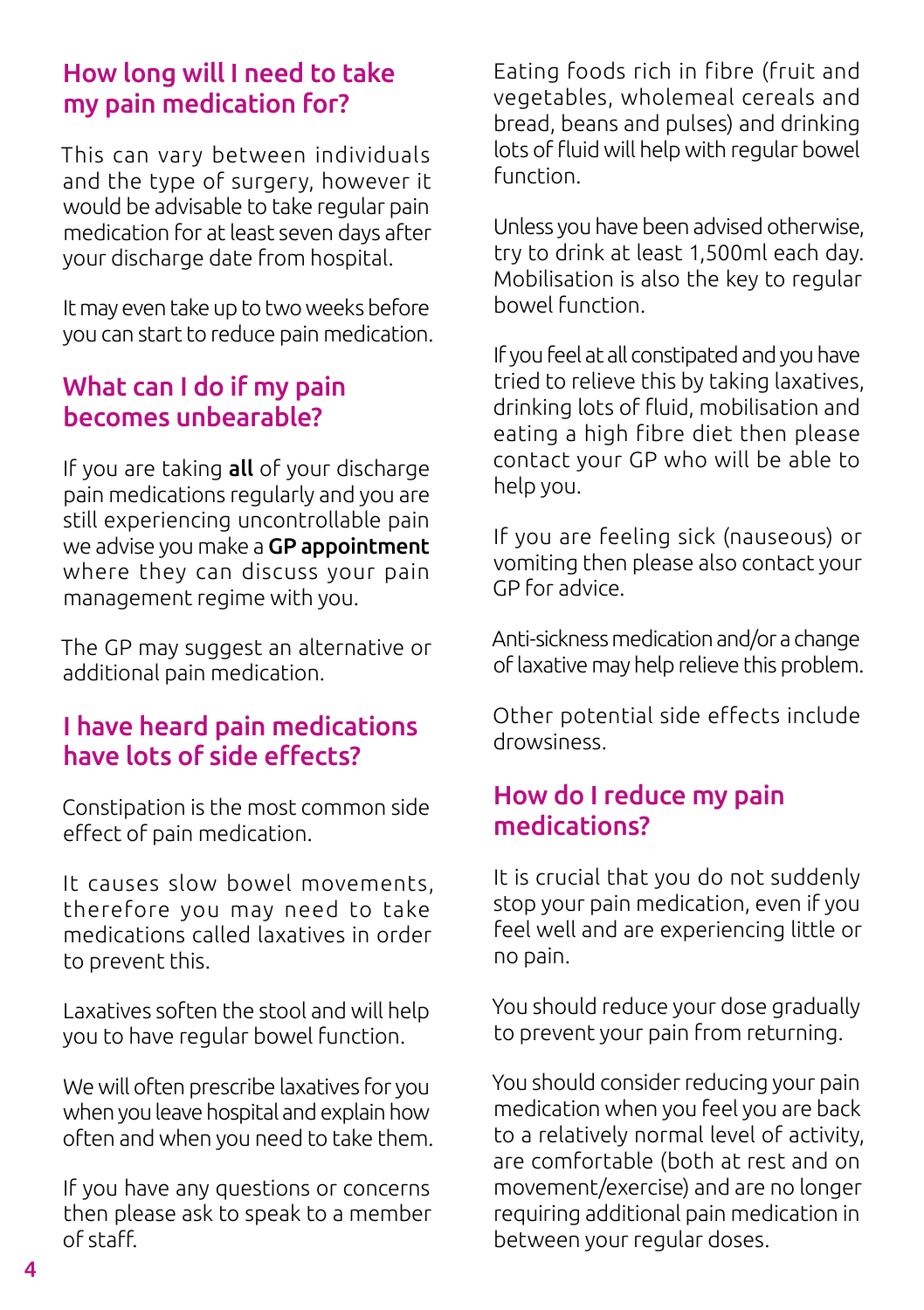The most effective way to reduce your pain medication is by reducing the strongest one first (see Table 1 below).

Do not try to wean yourself off more than one pain medication at a time, and reach your target before moving onto another.

Return to your original dose if you suddenly start to experience pain and then you can consider the weaning off process again a few days later when you feel comfortable and confident to do so.

If you have been on Gabapentin for two or more weeks it is advisable to wean this medication rather then just stopping it. This applies to whether you are taking 100mg, 200mg or 300mg three times a day (see Table 2 below).

#### Table 1: Example of reducing pain medications—Tramadol

Mrs S wants to reduce Tramadol 100mg four times a day. She works out that she has taken eight tablets each day (two tablets, four times a day) which is the maximum recommended dose.

It is a Monday morning and she feels ready to start reducing her Tramadol. This is how she should reduce:

|         | <b>Mon</b> | Tuel      | Wed       | Thu       | Fri  |
|---------|------------|-----------|-----------|-----------|------|
| 8am     | 2 tablets  | 2 tablets | 2 tablets | 2 tablets | none |
| 12 noon | 2 tablets  | none      | none      | none      | none |
|         | none       | none      | none      | none      | none |
| 10pm    | 2 tablets  | 2 tablets | 2 tablets | none      | none |

#### Table 2: Example of reducing pain medications—Gabapentin

Mrs S wants to now reduce her Gabapentin, 300mg three times a day. She has been having three tablets a day (one tablet three times a day).

This is how she should reduce:

|     | Mon      | Tuel     | Wed      | Thu      | 571  |
|-----|----------|----------|----------|----------|------|
| 8am | 1 tablet | 1 tablet | none     | none     | none |
| 2pm | none     | none     | none     | none     | none |
| 8pm | 1 tablet | 1 tablet | 1 tablet | 1 tablet | none |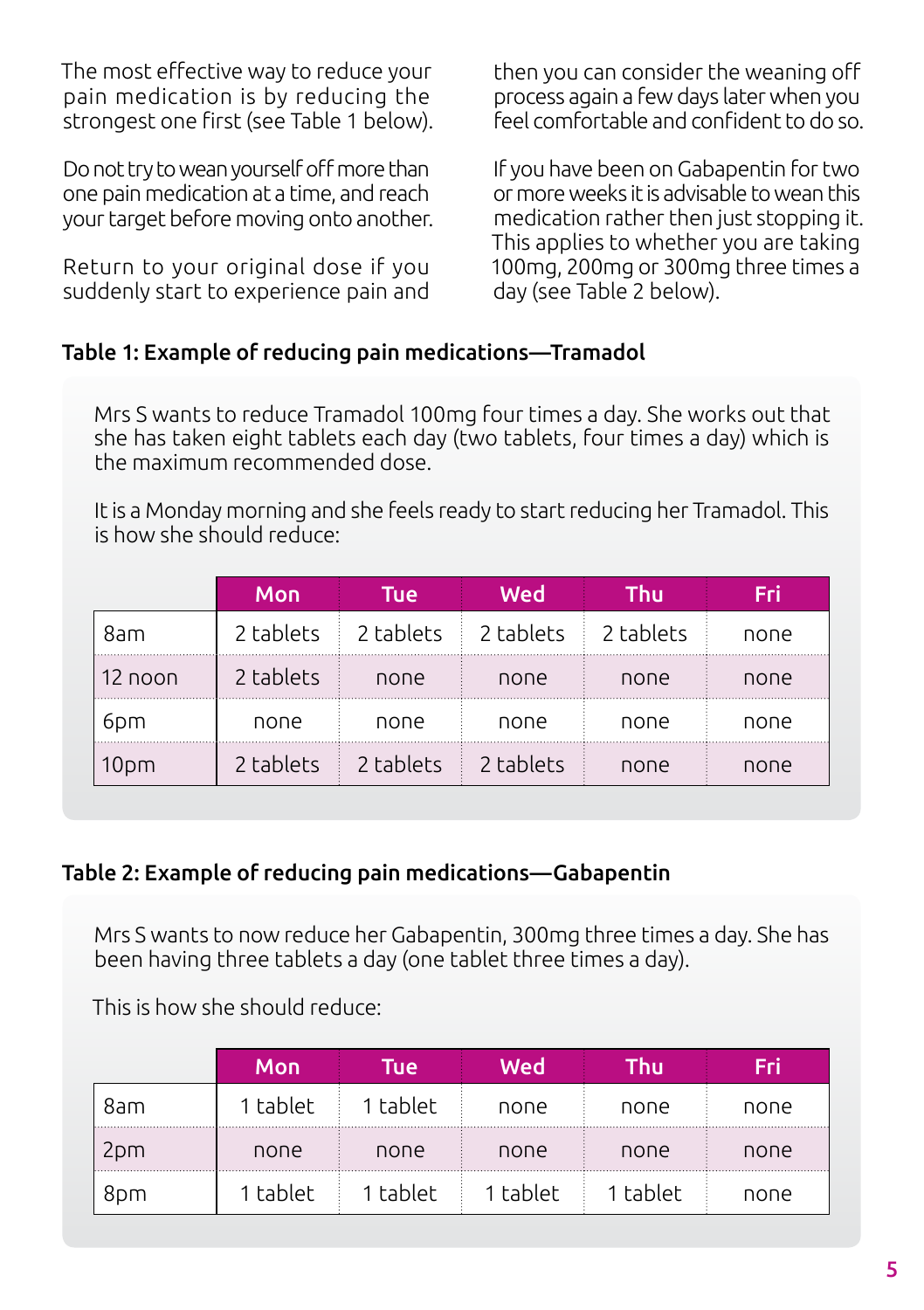#### Important tips about the pain medications you may be given

- 1. Always read the prescription, the medication labels, and the information sheet enclosed in each package of pain medication.
- 2. Paracetamol is present in numerous pain medications such as:
	- co-codamol/co-dydramol
	- tramacet
	- cough/cold/flu remedies

Please be aware of this and do not take more then one drug containing paracetamol at any one time.

If you need any advice or are unsure whether a particular pain medication contains paracetamol then ask your pharmacist or your GP.

3. If you are given any anti-inflammatory pain medications such as ibuprofen or diclofenac, only take these for three days unless otherwise directed.

Make sure you drink plenty of fluids to prevent dehydration, avoid alcohol, and always take with or just after food.

If you experience any of the following then stop taking these medications:

- shortness of breath
- facial swelling
- unexplained bruising
- stomach pains
- indigestion
- heartburn
- vomiting of blood
- blood in the stools

#### Patient Advice & Liaison Service (PALS)

If you have concerns or wish to give feedback about services, your care or treatment, you can contact the PALS office on the Ground Floor of the hospital just behind the main reception.

Alternatively, you can send us your comments or suggestions on one of our comment cards, available at the PALS office, or on a feedback form on our website www.chelwest.nhs.uk/pals.

We value your opinion and invite you to provide us with feedback.

T: 020 3315 6727 E: cwpals@chelwest.nhs.uk